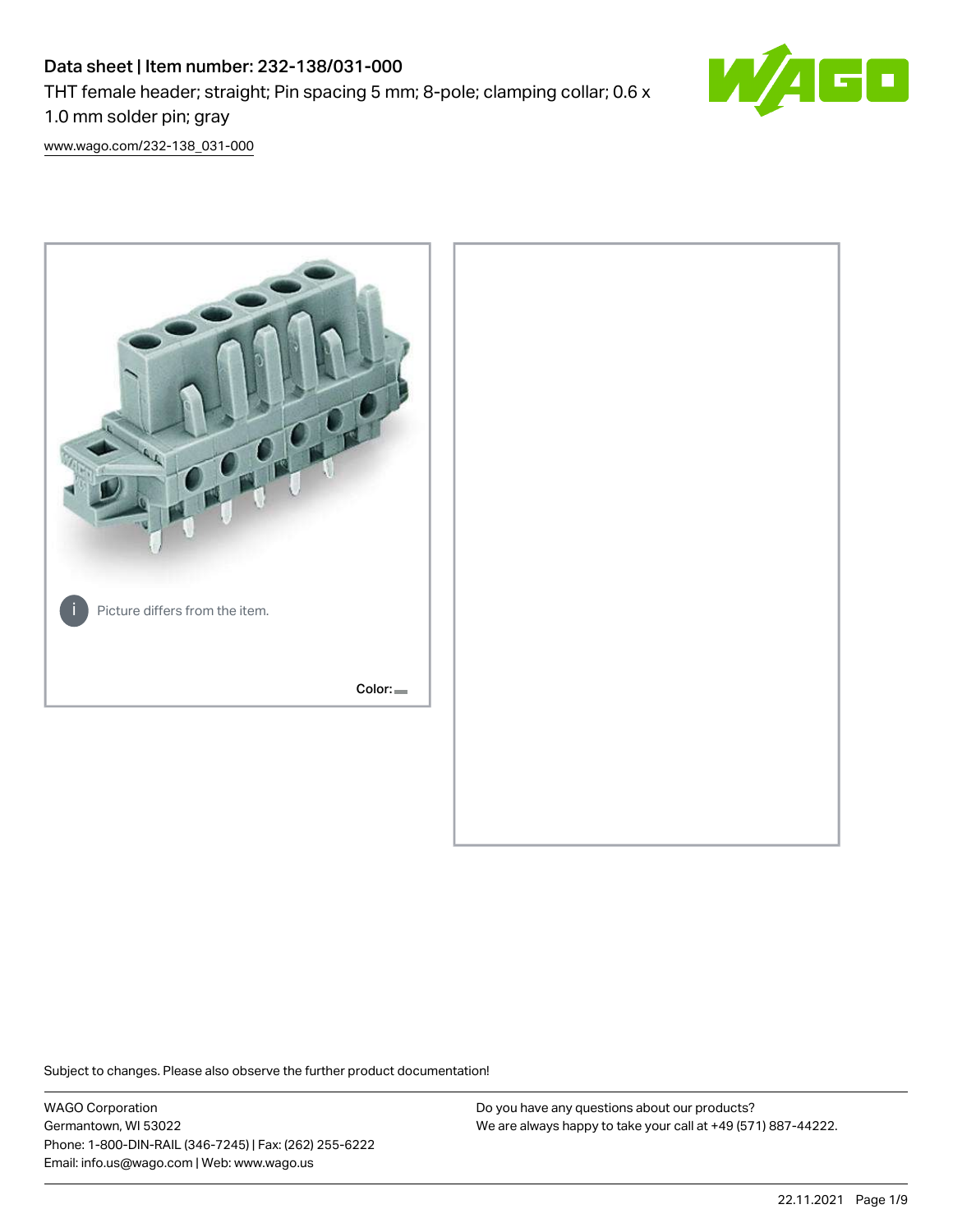



L = pole no. x pin spacing

 $L_1 = L + 3$  mm

 $L_2 = L + 8.8$  mm

 $L_3 = L + 14.8$  mm

2- to 3-pole female connectors – one latch only

## Item description

**Horizontal or vertical PCB mounting via straight or angled solder pins** 

Subject to changes. Please also observe the further product documentation! For board-to-board and board-to-wire connections

WAGO Corporation Germantown, WI 53022 Phone: 1-800-DIN-RAIL (346-7245) | Fax: (262) 255-6222 Email: info.us@wago.com | Web: www.wago.us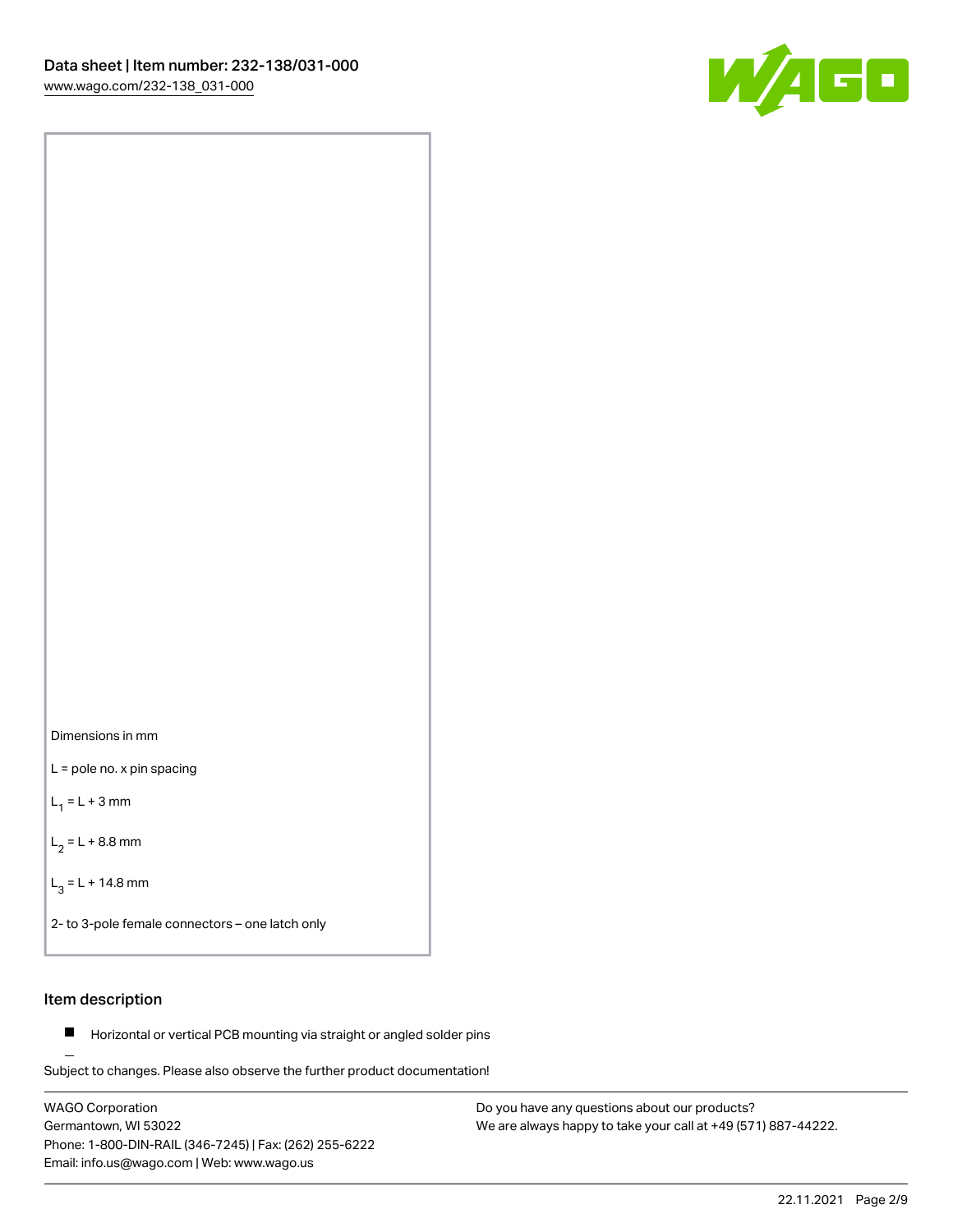

- For board-to-board and board-to-wire connections
- $\blacksquare$ Touch-proof PCB outputs
- $\blacksquare$ Easy-to-identify PCB inputs and outputs
- $\blacksquare$ With coding fingers

## Data **Notes**

| Safety information 1 | The <i>MCS – MULTI CONNECTION SYSTEM</i> includes connectors<br>without breaking capacity in accordance with DIN EN 61984. When<br>used as intended, these connectors must not be connected<br>/disconnected when live or under load. The circuit design should<br>ensure header pins, which can be touched, are not live when<br>unmated. |
|----------------------|--------------------------------------------------------------------------------------------------------------------------------------------------------------------------------------------------------------------------------------------------------------------------------------------------------------------------------------------|
| Variants:            | Other pole numbers<br>3.8 mm pin projection for male headers with straight solder pins<br>Gold-plated or partially gold-plated contact surfaces<br>Other versions (or variants) can be requested from WAGO Sales or<br>configured at https://configurator.wago.com/                                                                        |

# Electrical data

## IEC Approvals

| Ratings per                 | IEC/EN 60664-1                                                        |
|-----------------------------|-----------------------------------------------------------------------|
| Rated voltage (III / 3)     | 320 V                                                                 |
| Rated surge voltage (III/3) | 4 <sub>k</sub> V                                                      |
| Rated voltage (III/2)       | 320 V                                                                 |
| Rated surge voltage (III/2) | 4 <sub>k</sub> V                                                      |
| Nominal voltage (II/2)      | 630 V                                                                 |
| Rated surge voltage (II/2)  | 4 <sub>kV</sub>                                                       |
| Rated current               | 12A                                                                   |
| Legend (ratings)            | $(III / 2)$ $\triangle$ Overvoltage category III / Pollution degree 2 |

## UL Approvals

| Approvals per                  | UL 1059 |
|--------------------------------|---------|
| Rated voltage UL (Use Group B) | 300 V   |
| Rated current UL (Use Group B) | 15 A    |
| Rated voltage UL (Use Group D) | 300 V   |
| Rated current UL (Use Group D) | 10 A    |

Subject to changes. Please also observe the further product documentation!

| <b>WAGO Corporation</b>                                | Do you have any questions about our products?                 |
|--------------------------------------------------------|---------------------------------------------------------------|
| Germantown, WI 53022                                   | We are always happy to take your call at +49 (571) 887-44222. |
| Phone: 1-800-DIN-RAIL (346-7245)   Fax: (262) 255-6222 |                                                               |
| Email: info.us@wago.com   Web: www.wago.us             |                                                               |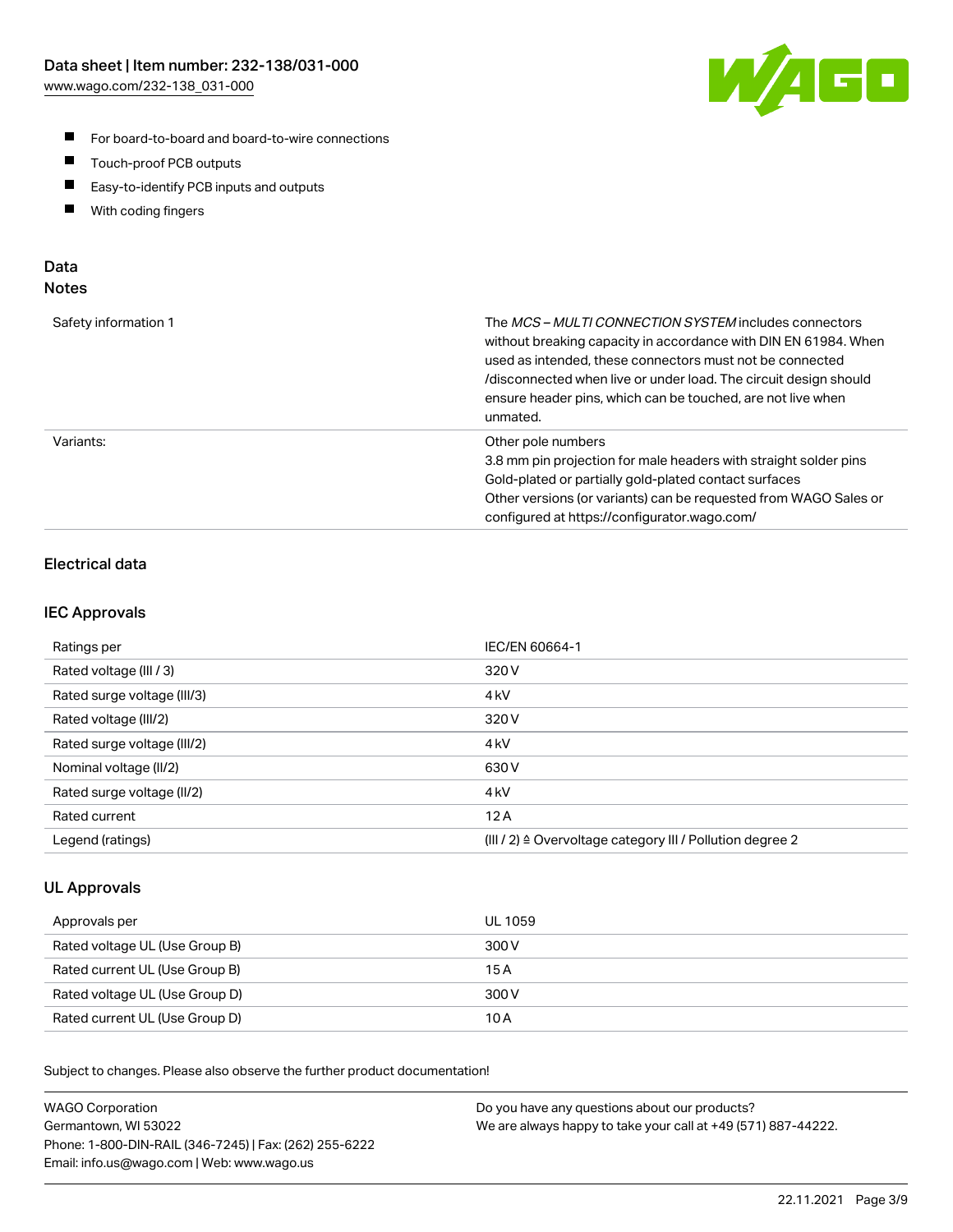

## Ratings per UL

| Rated voltage UL 1977                | COO V<br>ור |
|--------------------------------------|-------------|
| <b>Rated</b><br>UL 1977<br>curront l | _____       |

## CSA Approvals

| Approvals per                   | CSA   |
|---------------------------------|-------|
| Rated voltage CSA (Use Group B) | 300 V |
| Rated current CSA (Use Group B) | 15 A  |
| Rated voltage CSA (Use Group D) | 300 V |
| Rated current CSA (Use Group D) | 10 A  |

#### Connection data

| Total number of potentials |  |
|----------------------------|--|
| Number of connection types |  |
| Number of levels           |  |

#### Connection 1

| Number of poles |  |  |
|-----------------|--|--|
|                 |  |  |

# Physical data

| Pin spacing                          | 5 mm / 0.197 inch     |
|--------------------------------------|-----------------------|
| Width                                | 54.8 mm / 2.157 inch  |
| Height                               | 23.25 mm / 0.915 inch |
| Height from the surface              | 18.25 mm / 0.719 inch |
| Depth                                | 11.6 mm / 0.457 inch  |
| Solder pin length                    | 5 <sub>mm</sub>       |
| Solder pin dimensions                | $0.6 \times 1$ mm     |
| Drilled hole diameter with tolerance | $1.3$ $(+0.1)$ mm     |

# Mechanical data

| Mounting type | Mounting flange                         |
|---------------|-----------------------------------------|
| Mounting type | Feed-through mounting<br>Panel mounting |

Subject to changes. Please also observe the further product documentation!

| <b>WAGO Corporation</b>                                | Do you have any questions about our products?                 |
|--------------------------------------------------------|---------------------------------------------------------------|
| Germantown, WI 53022                                   | We are always happy to take your call at +49 (571) 887-44222. |
| Phone: 1-800-DIN-RAIL (346-7245)   Fax: (262) 255-6222 |                                                               |
| Email: info.us@wago.com   Web: www.wago.us             |                                                               |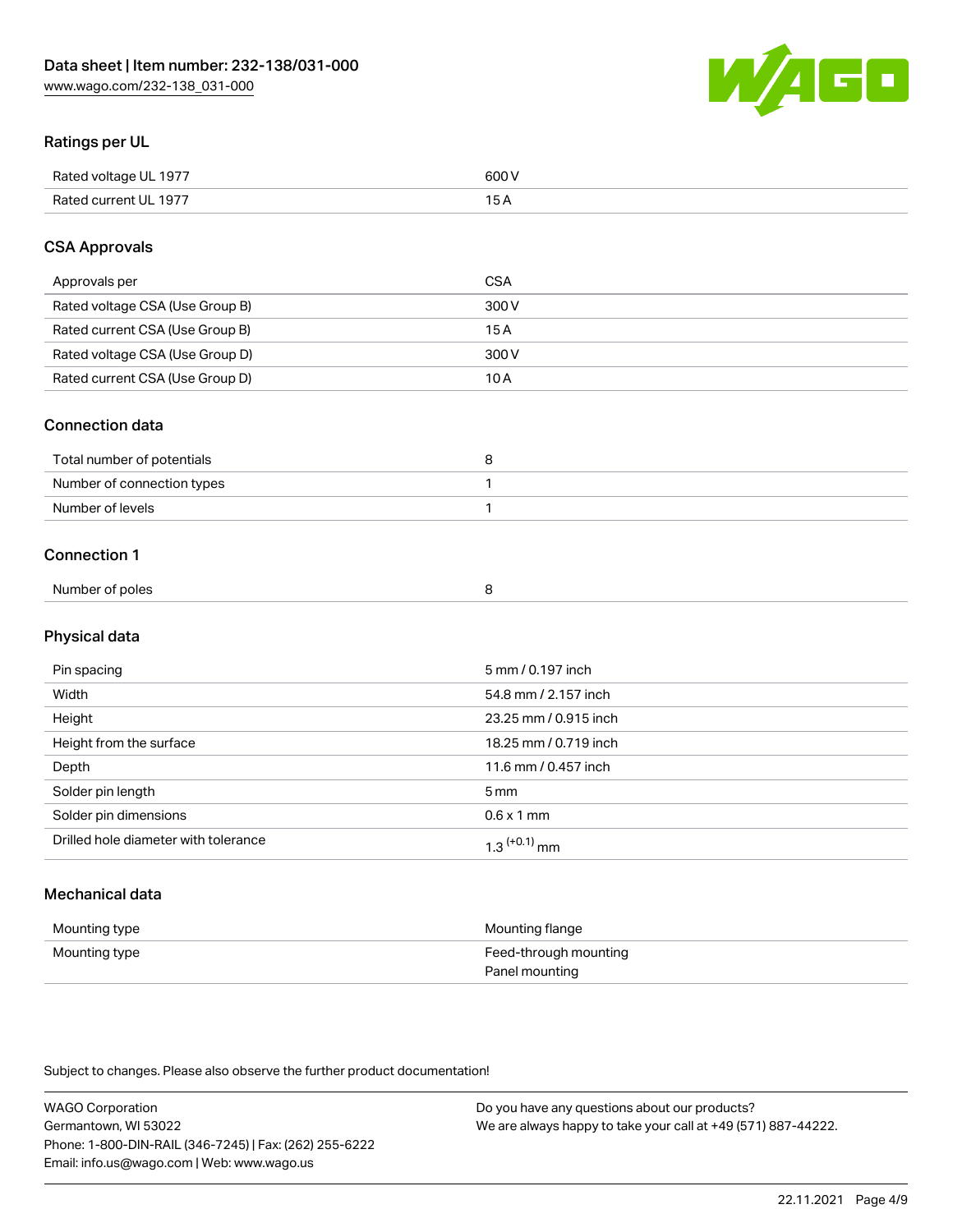

## Plug-in connection

| Contact type (pluggable connector) | Female header |
|------------------------------------|---------------|
| Connector (connection type)        | for PCB       |
| Mismating protection               | No            |
| Mating direction to the PCB        | $90^{\circ}$  |
| Locking of plug-in connection      | Without       |

# PCB contact

| PCB Contact                         | тнт                                        |
|-------------------------------------|--------------------------------------------|
| Solder pin arrangement              | over the entire female connector (in-line) |
| Number of solder pins per potential |                                            |

#### Material data

| Color                       | gray             |
|-----------------------------|------------------|
| Material group              |                  |
| Insulation material         | Polyamide (PA66) |
| Flammability class per UL94 | V <sub>0</sub>   |
| Contact material            | Copper alloy     |
| Contact plating             | tin-plated       |
| Fire load                   | $0.148$ MJ       |
| Weight                      | 8g               |

#### Environmental requirements

| _imit<br>: temperature range<br>. . | $\circ$<br>$+ RF$<br>-bu<br>.<br>$\sim$ $\sim$ $\sim$ $\sim$ $\sim$ |  |
|-------------------------------------|---------------------------------------------------------------------|--|
|-------------------------------------|---------------------------------------------------------------------|--|

## Commercial data

| Product Group         | 3 (Multi Conn. System) |
|-----------------------|------------------------|
| PU (SPU)              | 50 Stück               |
| Packaging type        | box                    |
| Country of origin     | DE                     |
| <b>GTIN</b>           | 4044918623339          |
| Customs tariff number | 8536694040             |

# Approvals / Certificates

#### Ship Approvals

Subject to changes. Please also observe the further product documentation!

| <b>WAGO Corporation</b>                                | Do you have any questions about our products?                 |
|--------------------------------------------------------|---------------------------------------------------------------|
| Germantown, WI 53022                                   | We are always happy to take your call at +49 (571) 887-44222. |
| Phone: 1-800-DIN-RAIL (346-7245)   Fax: (262) 255-6222 |                                                               |
| Email: info.us@wago.com   Web: www.wago.us             |                                                               |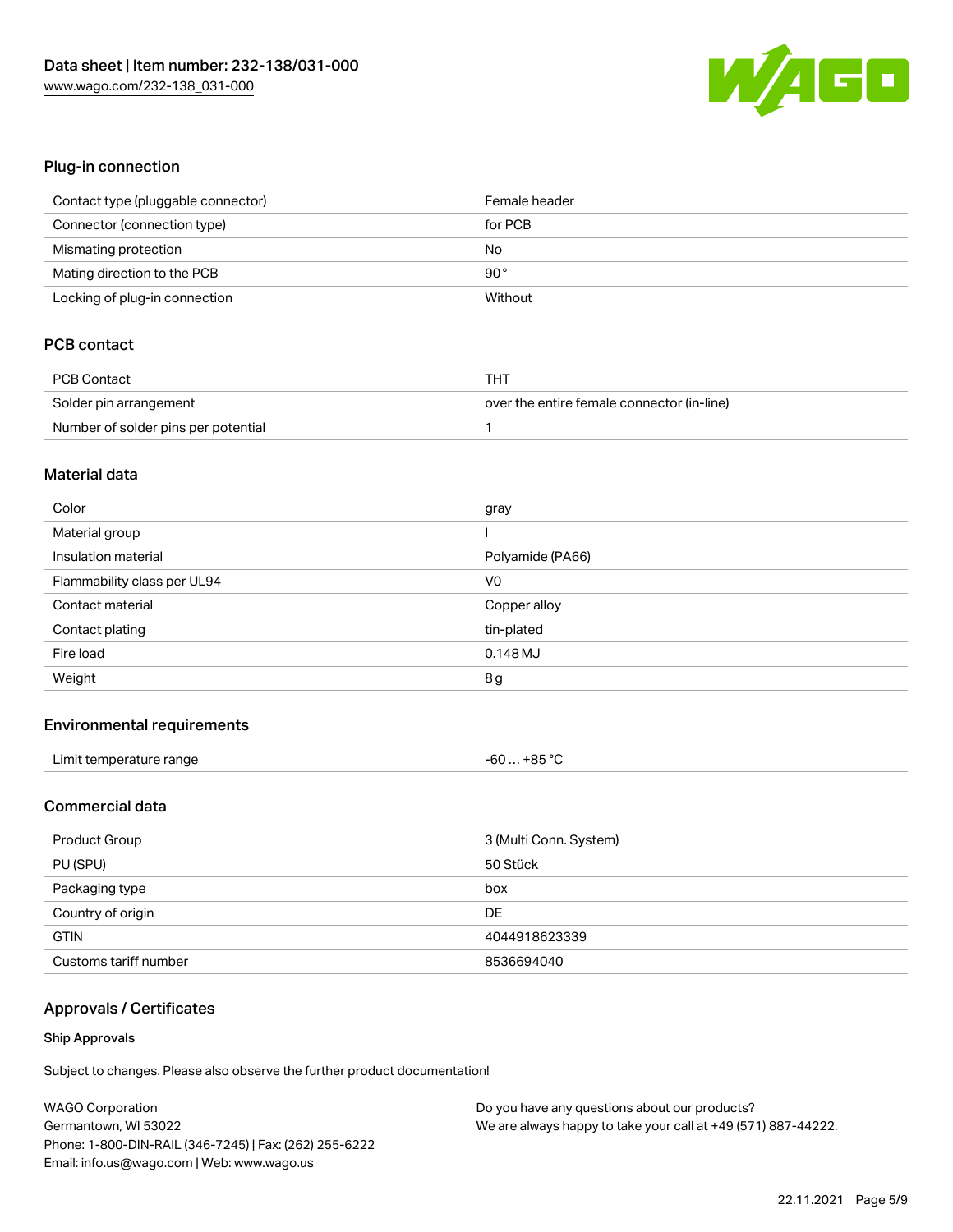

| Logo                     | Approval                                  | <b>Additional Approval Text</b> | Certificate<br>name                |
|--------------------------|-------------------------------------------|---------------------------------|------------------------------------|
| ABS.                     | <b>ABS</b><br>American Bureau of Shipping | $\overline{\phantom{0}}$        | $19-$<br>HG15869876-<br><b>PDA</b> |
| <b>BUREAU</b><br>VERITAS | BV<br>Bureau Veritas S.A.                 | <b>IEC 60998</b>                | 11915/D0 BV                        |
| <b>UL-Approvals</b>      |                                           |                                 |                                    |

|                               |                                |                                 | Certificate |
|-------------------------------|--------------------------------|---------------------------------|-------------|
| Logo                          | Approval                       | <b>Additional Approval Text</b> | name        |
|                               | UR                             | <b>UL 1977</b>                  | E45171      |
| J<br>$\overline{\phantom{a}}$ | Underwriters Laboratories Inc. |                                 |             |

# **Counterpart**



Item no.231-608 nem no.251-608<br>Male connector; 8-pole; Pin spacing 5 mm; gray [www.wago.com/231-608](https://www.wago.com/231-608)

#### Optional accessories

| Mounting                   |                                                    |                      |
|----------------------------|----------------------------------------------------|----------------------|
| Mounting accessories       |                                                    |                      |
|                            | Item no.: 209-147                                  | www.wago.com/209-147 |
|                            | Self-tapping screw                                 |                      |
|                            | Item no.: 231-194                                  |                      |
|                            | Self-tapping screw; B 2.2x13, fixing hole 1.8 mm Ø | www.wago.com/231-194 |
|                            | Item no.: 231-195                                  |                      |
|                            | Screw with nut; M2x12; for fixing element          | www.wago.com/231-195 |
|                            | Item no.: 231-295                                  |                      |
|                            | Screw with nut                                     | www.wago.com/231-295 |
| <b>Testing accessories</b> |                                                    |                      |
| Testing accessories        |                                                    |                      |

Subject to changes. Please also observe the further product documentation!

WAGO Corporation Germantown, WI 53022 Phone: 1-800-DIN-RAIL (346-7245) | Fax: (262) 255-6222 Email: info.us@wago.com | Web: www.wago.us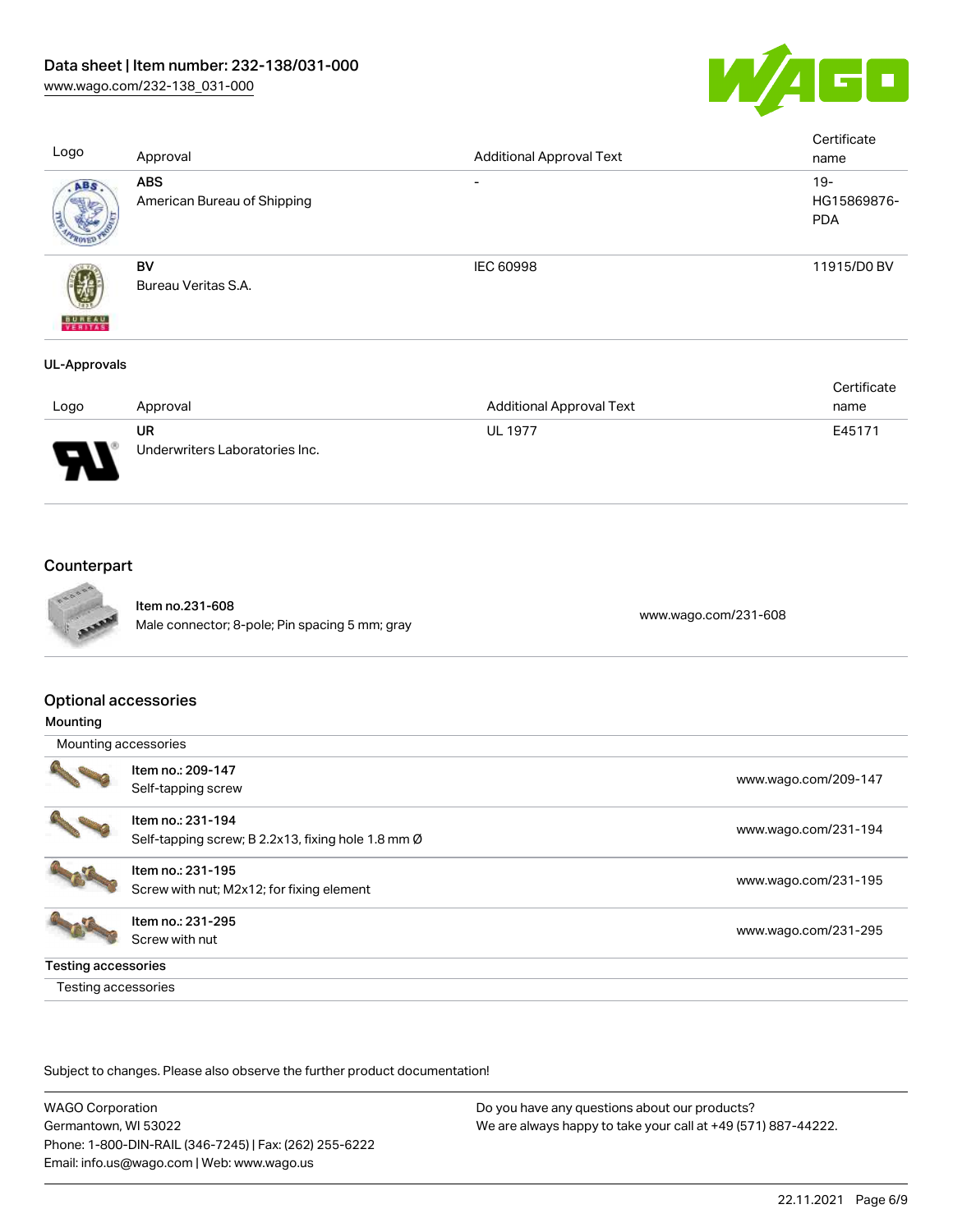

[www.wago.com/210-136](http://www.wago.com/210-136)

Item no.: 210-136 Test plug; 2 mm Ø; with 500 mm cable

| Item no.: 231-661<br>Test plugs for female connectors; for 5 mm and 5.08 mm pin spacing; 2,50 mm <sup>2</sup> ; light gray                                                                                     |                                                                            |            | www.wago.com/231-661 |          |
|----------------------------------------------------------------------------------------------------------------------------------------------------------------------------------------------------------------|----------------------------------------------------------------------------|------------|----------------------|----------|
| <b>Downloads</b><br><b>Documentation</b>                                                                                                                                                                       |                                                                            |            |                      |          |
| <b>Additional Information</b><br>Technical explanations                                                                                                                                                        |                                                                            | 2019 Apr 3 | pdf<br>2.0 MB        | Download |
| <b>CAD files</b>                                                                                                                                                                                               |                                                                            |            |                      |          |
| CAD data                                                                                                                                                                                                       |                                                                            |            |                      |          |
|                                                                                                                                                                                                                | 2D/3D Models 232-138/031-000                                               |            | <b>URL</b>           | Download |
| <b>CAE</b> data                                                                                                                                                                                                |                                                                            |            |                      |          |
|                                                                                                                                                                                                                | EPLAN Data Portal 232-138/031-000                                          |            | <b>URL</b>           | Download |
|                                                                                                                                                                                                                | ZUKEN Portal 232-138/031-000                                               |            | URL                  | Download |
|                                                                                                                                                                                                                | EPLAN Data Portal 232-138/031-000                                          |            | <b>URL</b>           | Download |
| <b>PCB Design</b>                                                                                                                                                                                              |                                                                            |            |                      |          |
| Symbol and Footprint 232-138/031-000<br>CAx data for your PCB design, consisting of "schematic symbols and PCB footprints",<br>allow easy integration of the WAGO component into your development environment. |                                                                            | <b>URL</b> | Download             |          |
| Supported formats:                                                                                                                                                                                             |                                                                            |            |                      |          |
|                                                                                                                                                                                                                | Accel EDA 14 & 15                                                          |            |                      |          |
|                                                                                                                                                                                                                | Altium 6 to current version                                                |            |                      |          |
| ш                                                                                                                                                                                                              | Cadence Allegro                                                            |            |                      |          |
|                                                                                                                                                                                                                | DesignSpark                                                                |            |                      |          |
| H.                                                                                                                                                                                                             | Eagle Libraries                                                            |            |                      |          |
| H.                                                                                                                                                                                                             | KiCad                                                                      |            |                      |          |
|                                                                                                                                                                                                                | Mentor Graphics BoardStation                                               |            |                      |          |
|                                                                                                                                                                                                                | Subject to changes. Please also observe the further product documentation! |            |                      |          |

WAGO Corporation Germantown, WI 53022 Phone: 1-800-DIN-RAIL (346-7245) | Fax: (262) 255-6222 Email: info.us@wago.com | Web: www.wago.us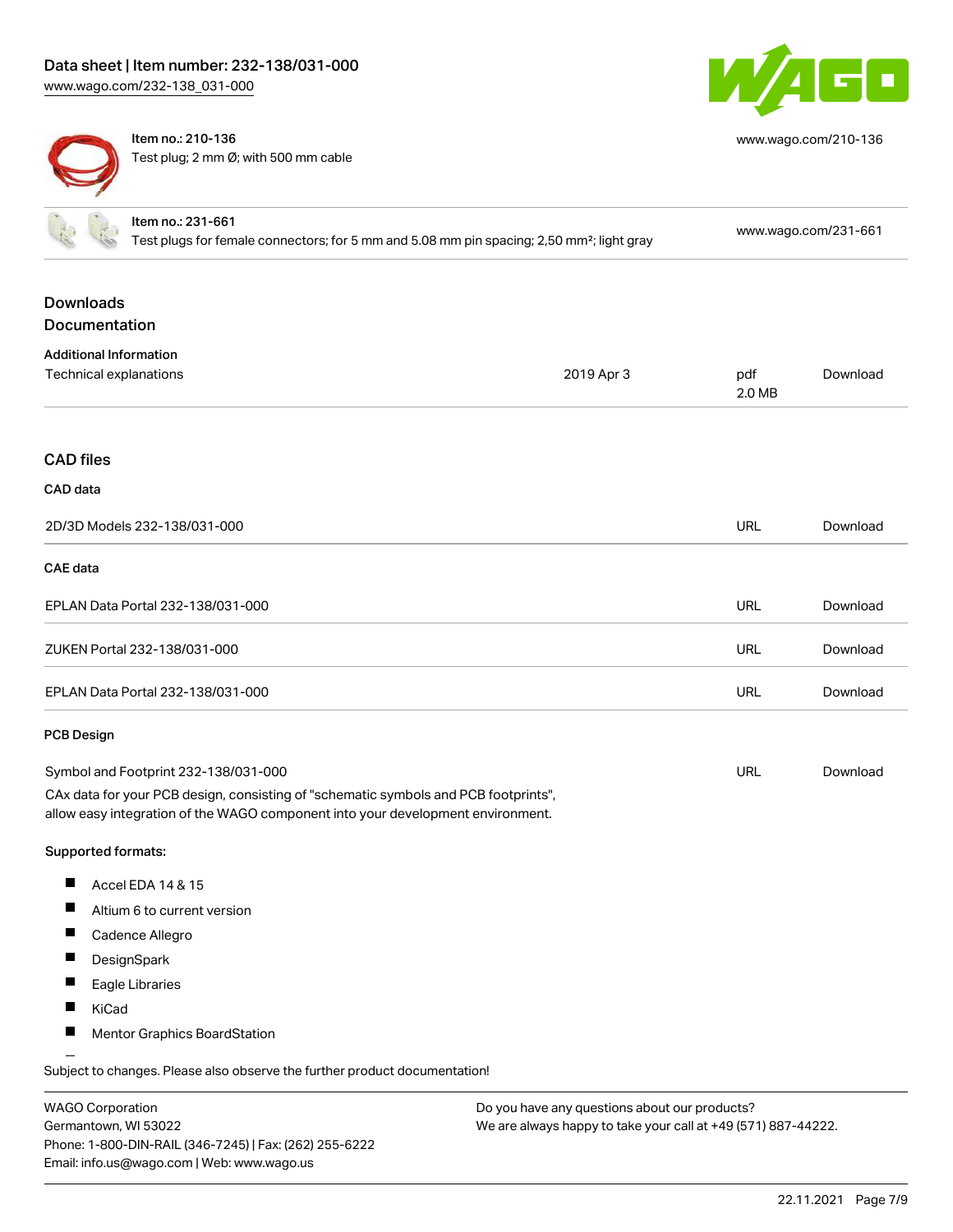

- $\blacksquare$ Mentor Graphics Design Architect
- $\blacksquare$ Mentor Graphics Design Expedition 99 and 2000
- $\blacksquare$ OrCAD 9.X PCB and Capture
- $\blacksquare$ PADS PowerPCB 3, 3.5, 4.X, and 5.X
- $\blacksquare$ PADS PowerPCB and PowerLogic 3.0
- $\blacksquare$ PCAD 2000, 2001, 2002, 2004, and 2006
- $\blacksquare$ Pulsonix 8.5 or newer
- $\blacksquare$ STL
- $\blacksquare$ 3D STEP
- $\blacksquare$ TARGET 3001!
- $\blacksquare$ View Logic ViewDraw
- $\blacksquare$ Quadcept
- $\blacksquare$ Zuken CadStar 3 and 4
- $\blacksquare$ Zuken CR-5000 and CR-8000

PCB Component Libraries (EDA), PCB CAD Library Ultra Librarian

#### Environmental Product Compliance

Compliance Search

Environmental Product Compliance 232-138/031-000 THT female header; straight; Pin spacing 5 mm; 8-pole; clamping collar; 0.6 x 1.0 mm solder pin; gray

Installation Notes

Application

Subject to changes. Please also observe the further product documentation!

WAGO Corporation Germantown, WI 53022 Phone: 1-800-DIN-RAIL (346-7245) | Fax: (262) 255-6222 Email: info.us@wago.com | Web: www.wago.us